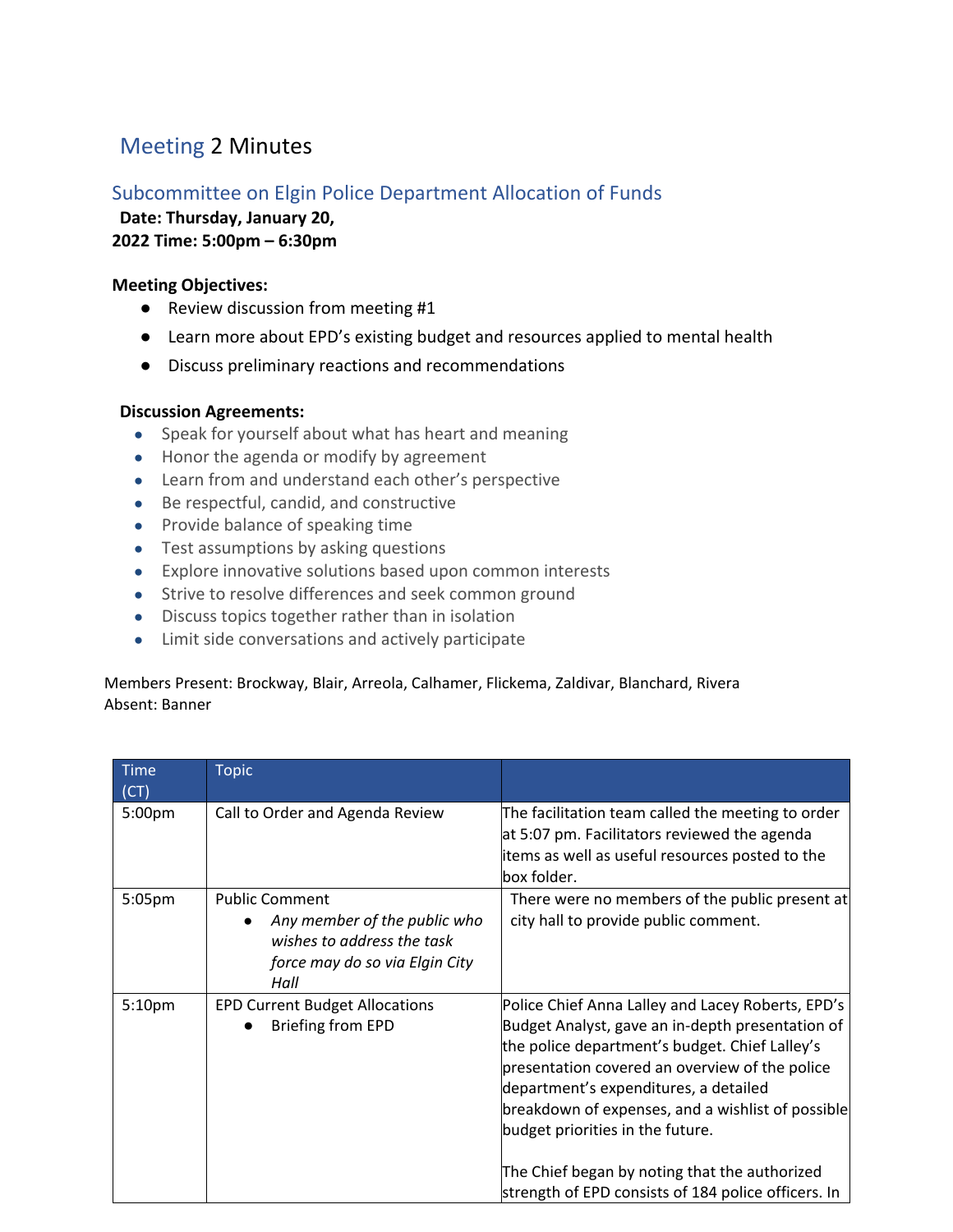|  | addition there are 62 civilians who work in the<br>police department as 911 dispatchers, animals<br>control officers and more. There are also 6<br>personnel who manage department records and<br>a part-time FOAI clerk.                                                                                                                                                                                                                                                                                                                                                                          |
|--|----------------------------------------------------------------------------------------------------------------------------------------------------------------------------------------------------------------------------------------------------------------------------------------------------------------------------------------------------------------------------------------------------------------------------------------------------------------------------------------------------------------------------------------------------------------------------------------------------|
|  | Chief Lalley then added that the crime rate in<br>Elgin is currently at its lowest in 50 years. She<br>attributed that statistic to the employment of a<br>sizable force and to the use of community<br>policing practices. Community policing is a<br>policing strategy that emphasizes building trust<br>between and force and a community so that both<br>work together to solve problems. Chief Lalley<br>stated that Elgin, police have coffee with<br>community members, pass out ice cream, and<br>participate in events like the National Night Out<br>Party to build such a relationship. |
|  | According to the budget breakdown presented,<br>89% of police department expenditures are<br>budget expenses. \$21.4 million goes to the<br>compensation of sworn officers. The largest<br>division of sworn officers in the department is the<br>Traffic Patrol Division. Extra payroll expenses -<br>including items such as overtime and union<br>obligations-amount to \$8.2 million of the police<br>department's budget.                                                                                                                                                                     |
|  | Additional operations expenses amount to about<br>\$5 million. These expenses include training,<br>uniforms, a new body camera program, a records<br>management system and new technology. In<br>addition, the police department pays about<br>\$700,000 annually to an outside law firm that<br>acts as a third-party in reviewing internal<br>complaints.                                                                                                                                                                                                                                        |
|  | The police department also operates off of<br>multiple grant programs. For instance, the<br>department holds a contract with the Ecker<br>Center for Behavioral Health for 3 part-time<br>mental health professionals and 1 full-time<br>mental health professional. Recently, the EPD<br>received a grant from the Department of Justice<br>for \$250,000 toward the new body camera<br>program.                                                                                                                                                                                                  |
|  | Grants also help to pay for bullet proof vests, a<br>victims assistance fund in the Social Services Unit,<br>outreach on DUI's and seatbelts, take-home<br>vehicles, school resource officers, and Kids United                                                                                                                                                                                                                                                                                                                                                                                     |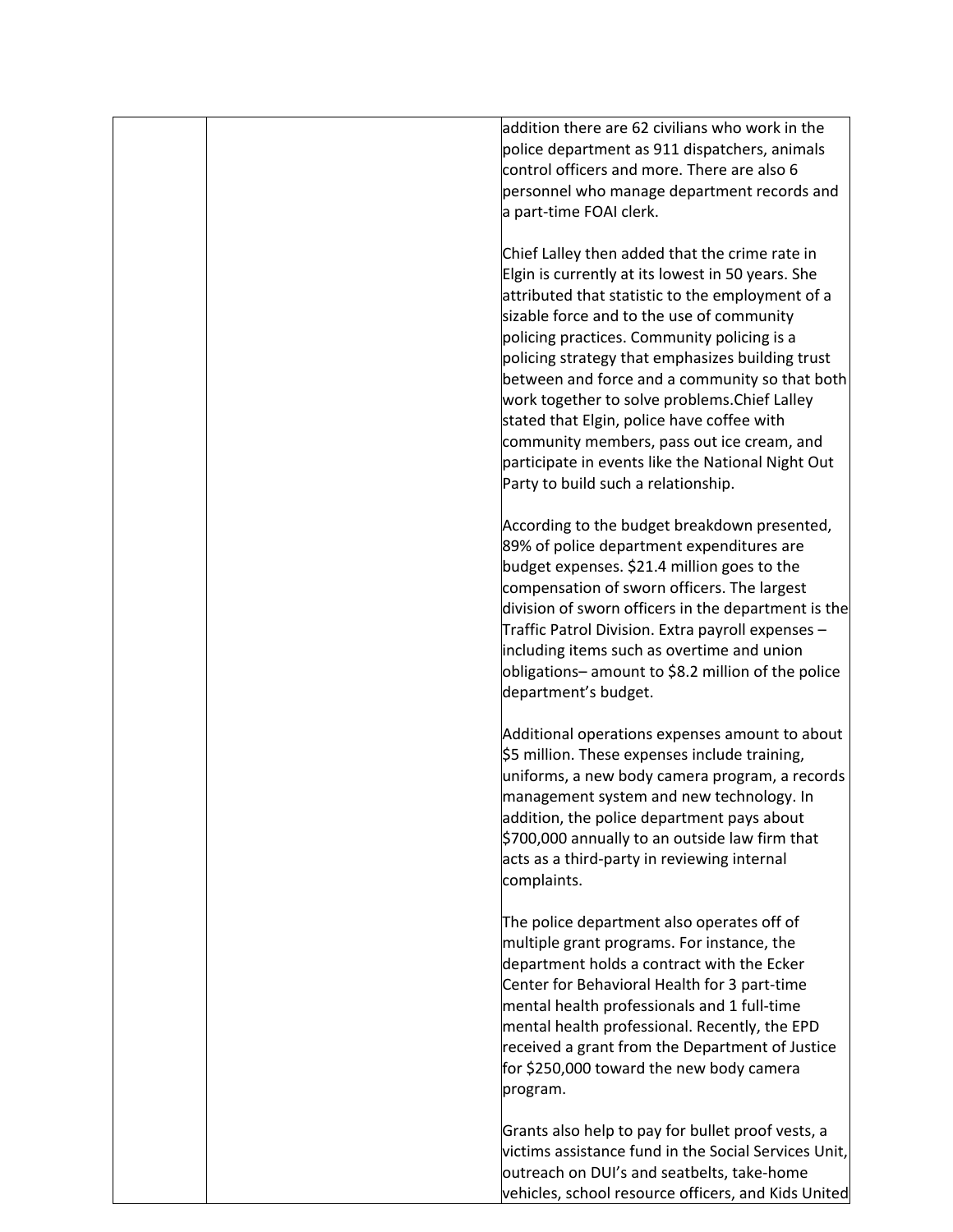|        |                       | - a free after school and summer program that<br>provides positive programming for kids in the                                                                                                                                                                                                                                                                                                                                                                                                                                                                                                                                                                                                                                                                                                                                                                                                                                                                                                                         |
|--------|-----------------------|------------------------------------------------------------------------------------------------------------------------------------------------------------------------------------------------------------------------------------------------------------------------------------------------------------------------------------------------------------------------------------------------------------------------------------------------------------------------------------------------------------------------------------------------------------------------------------------------------------------------------------------------------------------------------------------------------------------------------------------------------------------------------------------------------------------------------------------------------------------------------------------------------------------------------------------------------------------------------------------------------------------------|
|        |                       | Elgin community.                                                                                                                                                                                                                                                                                                                                                                                                                                                                                                                                                                                                                                                                                                                                                                                                                                                                                                                                                                                                       |
|        |                       | Chief Lalley then noted that as technology needs<br>increase and cost of living goes up the budgetary<br>needs of the police department will also grow.                                                                                                                                                                                                                                                                                                                                                                                                                                                                                                                                                                                                                                                                                                                                                                                                                                                                |
|        |                       | The Chief then gave a "wish list" of budgetary<br>items that she hoped could become a reality for<br>the EPD in the future. Lalley's first "wish list"<br>items was a Smart Station on the western side of<br>Elgin. A Smart Station is a station where residents<br>can submit evidence, file a police report, and in<br>general contract the use of police services<br>automatically without having to have officers<br>present. Chief Lalley noted she had studied such<br>stations in Dubai for her masters thesis. Chief<br>Lalley also said that she would prioritize more<br>take-home vehicles and the creation of a cold<br>case unit. She also said that she believed that<br>there was a role for mental health professionals<br>in crisis situations, and the EPD had begun<br>diverting mental health calls to other agencies,<br>but also that there are many opportunities where<br>it would be most effective for police and mental<br>health professionals to collaborate in high-risk<br>situations. |
|        |                       | Chief Lalley concluded stating that EPD was a very<br>lean organization and there was nothing left to<br>cut.                                                                                                                                                                                                                                                                                                                                                                                                                                                                                                                                                                                                                                                                                                                                                                                                                                                                                                          |
| 5:30pm | Q&A from Subcommittee | Members of the Task Force then asked the Chief<br>questions about the EPD budget and priorities.                                                                                                                                                                                                                                                                                                                                                                                                                                                                                                                                                                                                                                                                                                                                                                                                                                                                                                                       |
|        |                       | One member asked if there was work being<br>done to improve the relationship between<br>police and young children and create a safe<br>space for them to report abuse, including child<br>sexual abuse.                                                                                                                                                                                                                                                                                                                                                                                                                                                                                                                                                                                                                                                                                                                                                                                                                |
|        |                       | The Chief responded that the police make an<br>active effort to be a positive presence in Elgin<br>elementary schools and that school resource<br>officers build close relationships with school aged<br>children. Officers make school visits, pass out<br>pens and pencils, and are present at community<br>events.                                                                                                                                                                                                                                                                                                                                                                                                                                                                                                                                                                                                                                                                                                  |